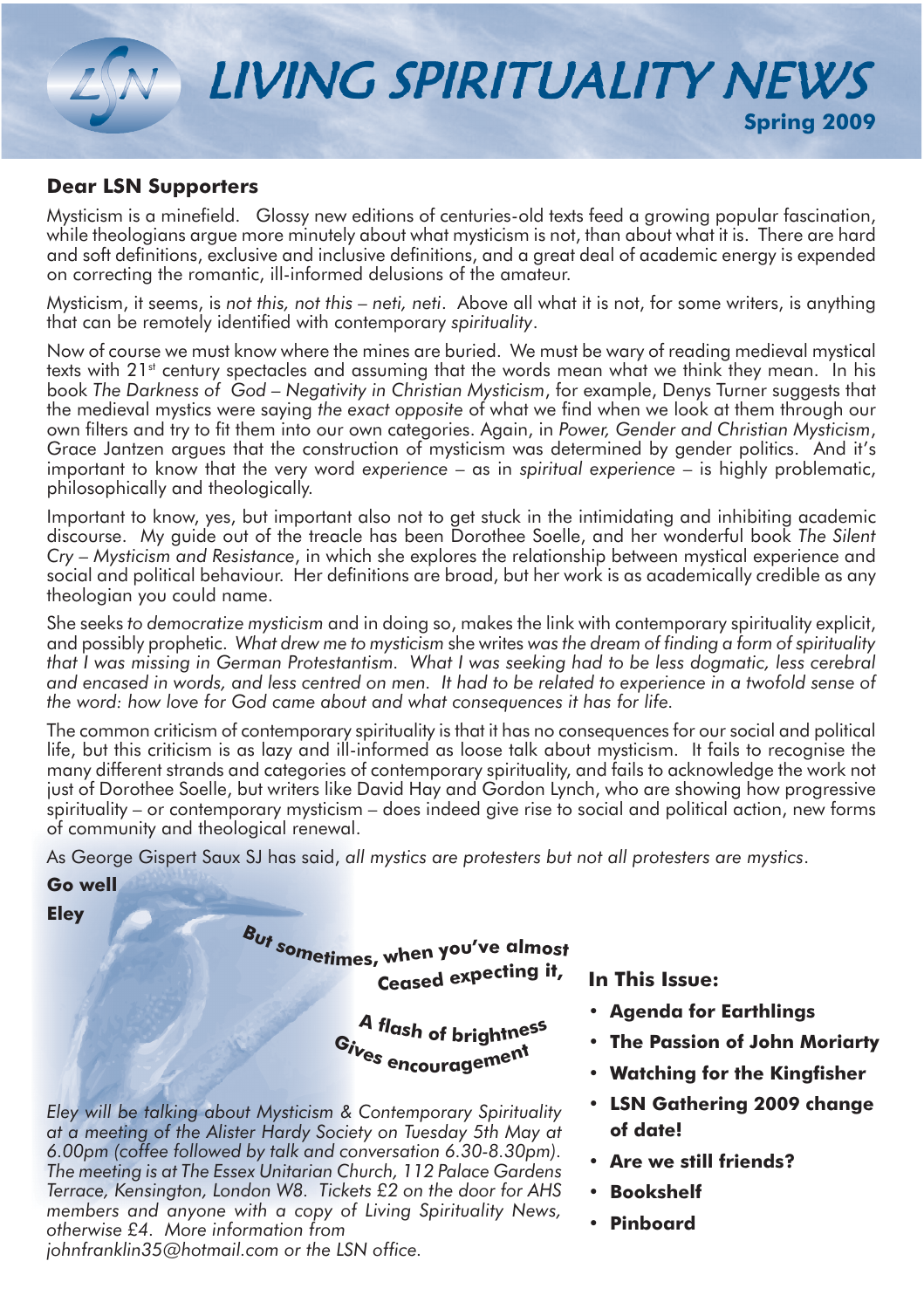# **Agenda for Earthlings: Cedric Mayson**

*Cedric Mayson was deeply involved in the struggle against apartheid in South Africa. When the system was finally dismantled he returned to South Africa after several years in exile and became National Co-ordinator of the ANC Commission for Religious Affairs. He has recently, allegedly, retired to the bush, but continues to write and campaign in support of a major global re-think of spirituality, faith and ethics. These are extracts from his latest discussion paper, a complete copy of which is available from the LSN office. Cedric is keen to find conversation partners and activists around the world and can be contacted at cedricmayson@vodamail.co.za* 

We live in the bush. Sitting on our stoep on a dark night is a most enlightening experience. 100 kilometres from any urban glow, the sky is extravagantly speckled with stars, millions of miles away, first the planets of our own solar system, then our galaxy, and then millions more galaxies light years away in space. But we are the only place inhabited by life – as far as we know... We Earthlings, this community of human beings, are a unique and almost incredible reality which took several billion years to form and is only becoming aware of the wonder of itself in our life time...

### **Patches**

We grew up as patches of people. We lived in racial and national patches, doing the things of political and economic patches, dressing in the clothes of our patch, speaking the language and dialect of our patch, practising the customs of our cultural and religious patch, believing in the god of our patch and vying with the Earthlings on the other patches. Most of us still are: scurrying round like ants in and out of our heap, doing our national, racial, religious, financial, human thing, with no concept at all of our unique role as Earthlings inhabiting this incredible planet…

#### **Prophets**

As Earthlings spread around the globe, visionaries appeared amongst them who were inspiring people to know. The prophets probed into notions of more than they could see, proclaiming spiritual concepts and values behind the feelings and motivations of the community. Though working within their own patches, the initiators of this great prophetic period had similar visions and messages, particularly regarding the spiritual underpinning of the life of human beings …

**Religions** But followers of the prophets invented religions. The proclamations of the prophets led to the doctrines and superstitions of the priests. Although they originated from the concern of the prophets for the spiritual roots and vision of Earthlings, religious institutions became firmly tied to the economic and political elites of their particular patch... Many sensible people in our age find such 'religion' de-inspiring …and many throw the spiritual baby out with the religious bath water…Religions need liberating.

### **The rhinoceros and the God question**

The God or no-God debate has confused many issues. People all over the world have pondered on *God*  and *Heaven* and this has been expressed in most profound and sublime literature. Bishop Desmond Tutu shattered an audience in Lenasia in 1993 by saying God was not a Christian. *Why do you seem surprised?,* he asked. *Jesus was born only 2000 years ago – do you think God was doing nothing before that?* But who and what and where is this God? We cannot accept the idea of God being in the sky now we know the world is round, for where is UP? Nor can we accept a God who has chosen and un-chosen people, blesses slavery, the subservience of women, or apartheid. So what are the answers today? Much or our un-thinking and re-thinking takes place because we were reared in a pre-scientific, pre-modern, pre-educated, pre-democratic, pre-liberation pre-post-religious age. The patchwork generation did not realise how oppressed and oppressive it was. That way of life does not work anymore, and finding the way from patchwork living to being Earthlings is bound to be challenging.

#### **The Agenda for Earthlings**

The Agenda for Earthlings to avoid the extinction of humanity this century follows closely on the hard facts learnt in African liberation: we must liberate ourselves from our Patches and their leadership, choosing Life together rather than Death. Earthlings are engaged in an epic struggle to save the planet, we are oppressors or liberators whether we like it or not. But can we liberate our minds from the worship of the Patchworks? Are we replacing nightmares of reality by daydreams that will never happen? … For 30 years of the struggle against apartheid, the best known dominees were not the Moderators of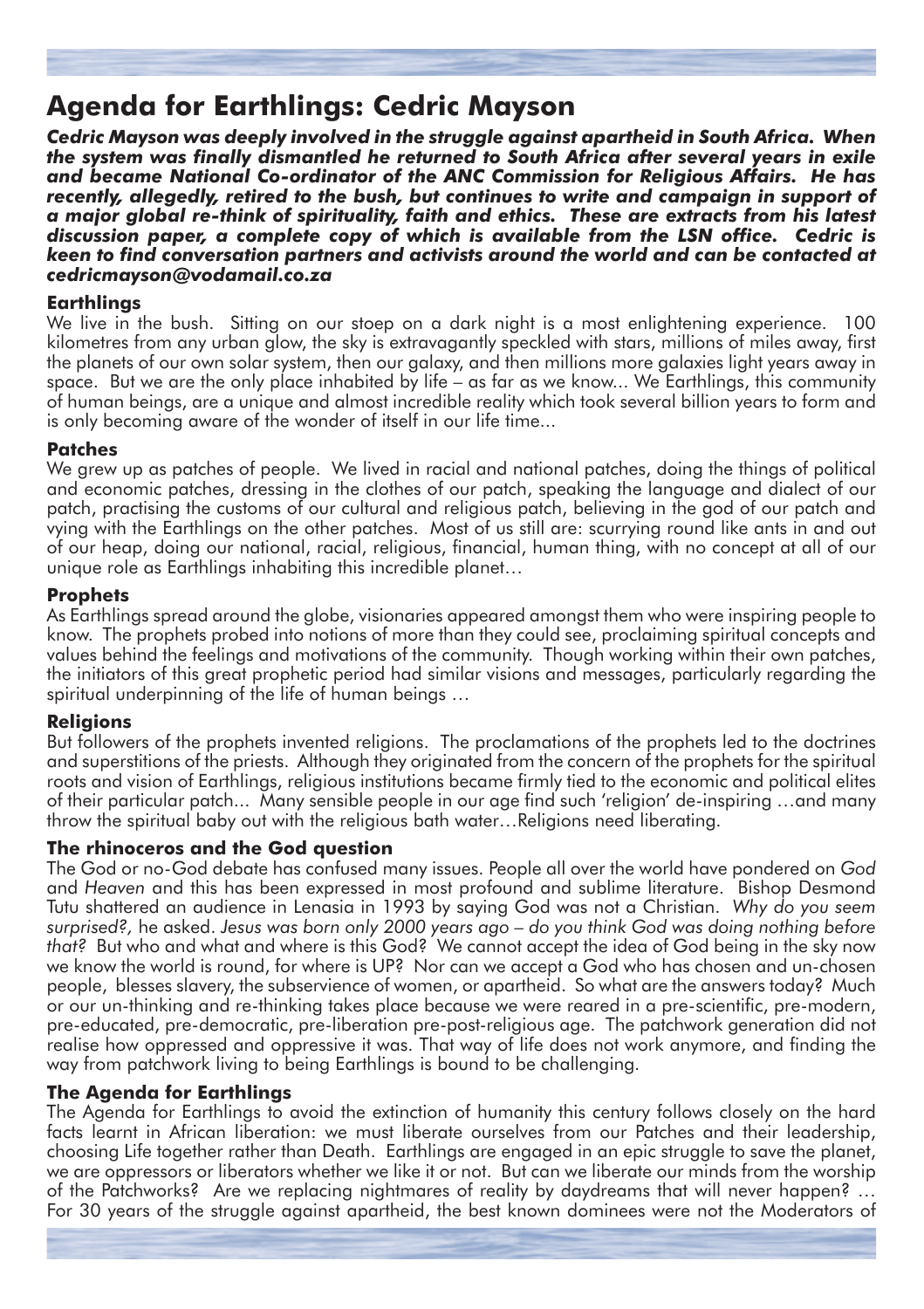the Dutch Reformed Church which supported it, but the unfrocked C.F. Beyers Naude who led the interdenominational and non-racial Christian Institute in opposing it. He wrote:

*The true power of change and renewal always emanates from the grassroots, from the rank and file of the thousands and millions of those whose names never become known, whose commitments to justice and peace are never sung in praises, but without whose support and action no meaningful change ever takes place.*

# **Watching for the Kingfisher: Ann Lewin**

It has been said that Ann Lewin's writing *illuminates reality with shafts of light.* Her poetry is widely loved, and used, not just by individuals, but in retreats and spiritual direction. Sadly, the Methodist Publishing House is ceasing to publish books under their *Inspire* imprint later this year and her existing collections will only be available directly from her. We have more information in the office but if you would like a copy of *Watching for the Kingfisher, Words by the Way,* and *Growing in Love,* please contact the poet at alewin@tiscali.co.uk or 47 Mead Crescent, Swaythling, Southampton, SO18 2JN

## Disclosure

Prayer is like watching for the Kingfisher. All you can do is Be where he is likely to appear, and Wait. Often, nothing much happens; There is space, silence and Expectancy. No visible sign, only the Knowledge that he's been there, And may come again. Seeing or not seeing cease to matter. You have been prepared. But sometimes, when you've almost Ceased expecting it, A flash of brightness Gives encouragement. **Ann Lewin** 



# **The Passion of John Moriarty: Eley McAinsh**

In the summer of 2007 I read an obituary in *The Guardian* that was so intriguing I cut it out to keep. I'd never heard of the Irish philosopher-poet and mystic John Moriarty and had no-one to guide me through the back-list of his writings provided by my local bookshop, much of which was out-of-print and only available in extremely expensive second-hand copies. The obituary and the list were filed away. A year later I met the artist Peter Clare – as the conversation progressed it emerged that it was Peter who had written John's obituary. He's one of those people is seeking to keep John's vision alive, and indeed to bring it to a new readership. There's now an excellent website www.johnmoriarty.info on which there are numerous tributes, a good deal of biographical information, but most precious of all, a radio programme called *The Passion of John* in which you can hear the poet express his vision in his own voice. *As Christians* he says, *are we maybe called not just to love, but beyond love, to passion and compassion, and beyond knowing to unknowing… The Christian invitation is an immense invitation. We must never set limits to how far we follow Jesus– can you imagine that Jesus might, for some people, be inviting them to follow him out of Christianity … out of the dogmatic and doctrinal bounds of Christianity.*

John Moriarty was born in north Kerry in 1938 and went to school in Listowel. He gained a doublefirst in Philosophy and English Literature at University College Dublin and was widely considered one of the finest minds of his generation. In one of the tributes on the website Marie Hughes writes of John's early loss and later recovery of faith, of a profound spiritual experience which led to a period spent at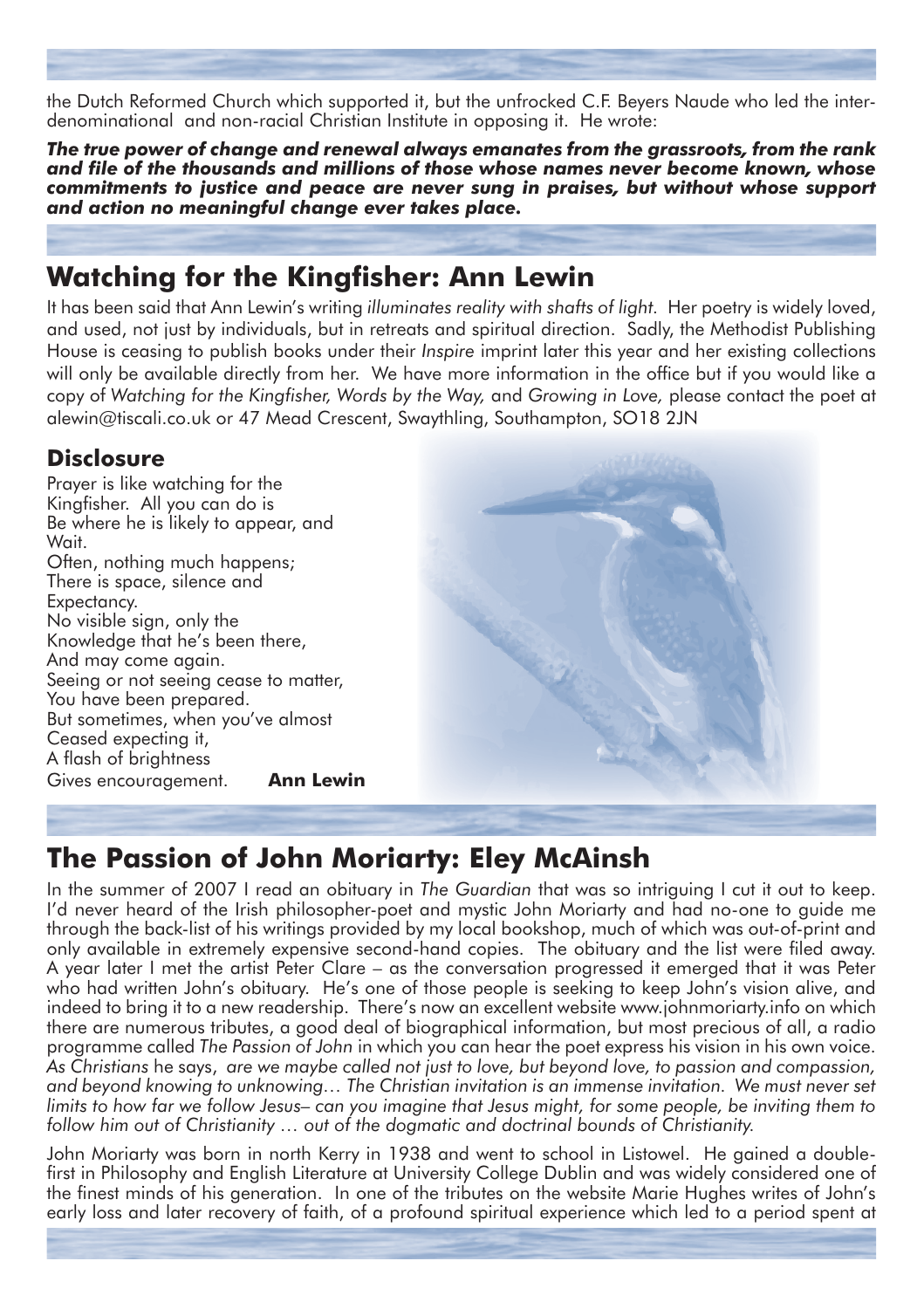the Carmelite Priory at Boars Hill in Oxford. John O'Donohue writes of how, at one point, his friend gave up a brilliant academic career to become a gardener, and Peter Clare describes him thus: *A large, rough-hewn man with bright, deep-set eyes beneath a leonine mass of curls … His pain at our blindness to the riches of our created world and the God who made us resonates through all his writing. A mystic and prophet in the Old Testament meaning of the world, his was an inspiring vision of a world and a culture that is truly healing… John sought a rebirth of Christianity that was inclusive of all religions and mythologies, and that took account of the deep and often dark dimensions of our turbulent humanity.*

A collection of cds of John Moriarty's talks and lectures called *One Evening in Eden* has been now been released by Lilliput Press, details of which are on the Moriarty website.

**LSN Gathering 2009** Due to circumstances foreseen but underestimated, we've had to change the date of this year's Gathering from Saturday 16th May to **Saturday 3rd October**. We're very sorry for any inconvenience this may cause you and hope very much that you will still be able to join us at Carrs Lane Church Centre in Birmingham, for a day entitled **Story & Meaning**. The speakers will be Gethin Abraham-Williams and Eley McAinsh, and further details and booking forms will come with the Summer newsletter.

# **Are we still friends?**

Enclosed with this edition of *Living Spirituality News* is a copy of our new and revised leaflet. We hope that once you've read it, you might pass it on to a friend who may be interested in what we do. We'd also like to know if we have your contact details correctly listed, and to give you the opportunity to request the newsletter in a different format. We fully intend to continue to produce a paper newsletter for all who want it, but some people may prefer to receive their news electronically. Please do take a minute to let us know your wishes. Thank you!

# **Bookshelf**

Readers may be interested to know that wherever possible all the titles mentioned in the Bookshelf section of *Living Spirituality News* will now be available for borrowing from the Willen Library. For further information contact the LSN office, or the Librarian, Barbara Merrifield, on 01908 242693, or library@thewellatwillen.org.uk

**Patrick Woodhouse: Etty Hillesum: A Life Transformed** (Continuum £12.99) Anyone who was at Patrick Woodhouse's workshop on Etty Hillesum at last year's Retreat Association conference will have a sense of how illuminating this book is. A perfect companion to the diaries and letters of Etty Hillesum, collected in *An Interrupted Life* (Persephone Books), this new work is, in the words of Rowan Williams, *a clear and moving invitation to … a deeper and more sustained reading* of those letters and diaries. *Anyone studying [Etty] with the help of these pages will emerge convinced that she can properly stand with Simone Weil and Dietrich Bonhoeffer and Maria Skobtsova as a signal representative of what has been called the 'death-cell*  philosophy' of the twentieth century: the discovery of a real and completely, powerfully transforming divine *faithfulness, present even in the depth of the nightmare of totalitarian inhumanity.*

**Cynthia Bourgeault: The Wisdom Jesus: Transforming Heart and Mind - A New Perspective on Christ and His Message** (Shambhala £12.95) This is Elaine Perry's favourite book of 2008, and Elaine certainly knows her spirituality books! Regular readers will know that she is the owner of Vine & Fig Books in Vancouver, www.vineandfig.ca. I'm constantly indebted to her for her monthly recommendations, and *The Wisdom Jesus* is no exception. Richard Rohr says of this book: *There are few spiritual teachers who*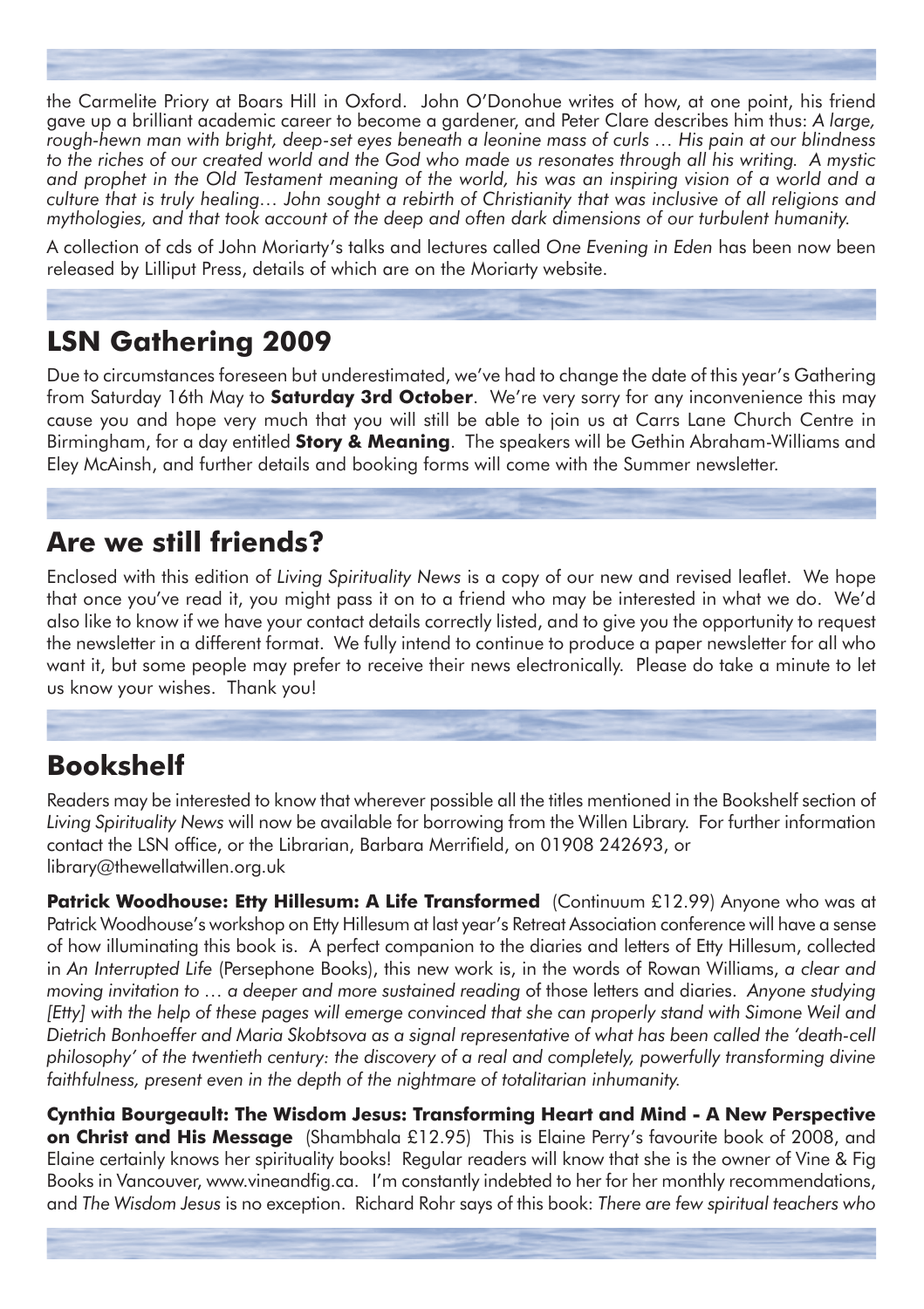*give us genuinely fresh insight, but even fewer who give us the tools so we can come to those insights for ourselves. Cynthia Bourgeault does both, and does them very well.* 

John D Caputo: What Would Jesus Deconstruct? (Baker Academic £8.99) Somebody kindly gave this book to the Willen Library just before my last visit there. Having so appreciated Caputo's *On Religion* (Routledge) I was tempted to sneak off with the library copy before it was catalogued! I resisted, and got another copy. The book requires concentration and attention, but its challenges are thrown down with humour and humanity. Caputo writes: *By asking what Jesus would deconstruct I am trying to be provocative, but I am also, as always, in earnest about this word 'deconstruction'… deconstruction provides a felicitous hermeneutic of the kingdom of God. It announces the good news about alterity, which it bears to the church.*  It has prophetic resonances that call for justice to flow like water over the land. Posed in the subjunctive, what would Jesus deconstruct, the question turns on the structure of the archive, of memory and repetition. *How does the New Testament preserve the memory of Jesus?*

### **David Boulton: Who on Earth was Jesus? - The Modern Quest for the Jesus of History**

(O Books £14.99) Someone commented airily to me in a conversation last summer that the work of *The Jesus Seminar had been seriously discredited in recent years*. I didn't, at the time, have the information to form a judgement. Now, thanks to this extremely helpful book, I have a great deal of information to help me understand what has been questioned, and what remains valid in the Seminar's work and legacy. But the book covers far more ground than *The Jesus Seminar*, and Marcus Borg himself has said that it's *the best and most thorough account of the breadth and variety of historical Jesus scholarship*. He continues: *Boulton's writing is lively, his perceptions informed, and his judgments fair. Highly recommended.*

**Alison Webster: You Are Mine - Reflections on who we are** (SPCK £9.99) In her latest book Alison Webster explores what it means to be human: she looks at relationships, power, disadvantage in the face of dominant ideas of normality, faith and the way we encounter God, and how we grow and change. John Pritchard, Bishop of Oxford writes: *To read this perceptive and stimulating book is to go on a journey of*  exploration into ourselves and our relational world. We won't end the journey as we began. Using narrative *as an interpretative key, Alison Webster examines the pitfalls and potential that reside in our 'one-offness' and ultimately she offers us the possibility of personal and social transformation*.

**Macrina Wiederkehr: sevensacredpauses - Living Mindfully Through the Hours of the Day** (Sorin Books £9.99) In Daniel O'Leary's DVD *Begin With the Heart* there's a beautiful section about the Angelus, where people are shown pausing, at the sound of the church bell, to reflect on the sacredness of their ordinary lives. Not many of us live within the sound of the Angelus bell today, but there are all sorts of daily practices and routines which help remind us, however briefly, of the sacred in our lives. This lovely book is a valuable resource for such practice. Using scripture, poetry, reflections, personal stories, and quotes from a rich array of spiritual teachers, the author helps her readers discover the archetypal images and special mood of each hour.

**Catherine McCann: New Paths Toward the Sacred - Awakening the Awe Experience in Everyday Living** (Paulist Press £15.99) Catherine McCann embarked on her doctoral thesis in her 70s, inspired by writer Nicholas Lash and a 19<sup>th</sup> century Japanese woodblock print designer Katsushika Hokusai. This book is the sequel to that thesis, and in it she develops and makes accessible those areas in her research about which she became most passionate: first, to *understand in greater depth the phrase 'personal experience'* and second, to *gain insight into how we can experience the Sacred within personal experiences.* One reviewer has said: *As the chapters unfolded, they gave me a deeper understanding of concepts that were previously unclear, and I saw that religious experience pointed to a path that was now open to me. I could again lift my hands in prayer with the trees, the stream, the sea, and all that gave glory to the Sacred*.

Joycelin Dawes: Choosing Life - Embracing Spirituality in the 21st Century (Quaker Universalist Group Pamphlet no 32 £4.00) This unassuming little booklet contains a great deal of quiet wisdom, hewn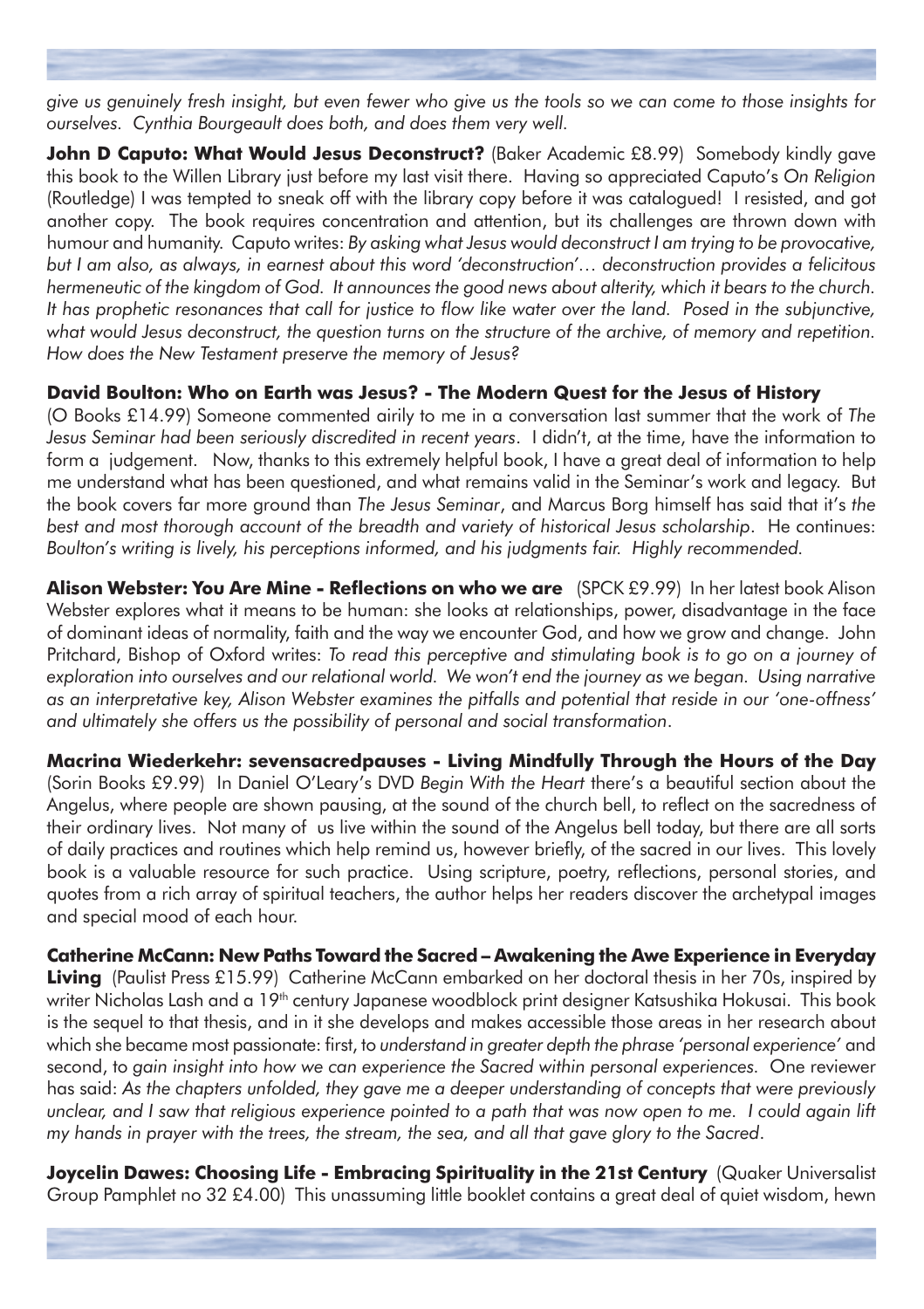from a rich, interesting, but above all, reflected-upon life. It's wide-ranging and well-informed but also personal and intimate. I can't recommend it highly enough, and we have three copies in the library!

**Jonathan Robinson: Grail Prayer - An Alternative Form for the Eucharist and Mornina and Evening Prayer** (Copies from the author: Grail Barn, Great Argoed, Churchstoke, Montgomery, Powys, SY15 6TH (£5 inc p&p) For details of the Grail Barn Centre programme call 01588 620 779. I've been at CANA (Christians Awakening to New Awareness) gatherings where Jonathan has led us in the celebration of the Grail Eucharist, and have always found these occasions to be deeply moving and thought-provoking. This is a new edition of the Grail Liturgy and includes Morning and Evening Prayer. John Pritchard, Bishop of Oxford, says in his Foreword: *Here are liturgies which push the boundaries and which will hopefully engage the minds and hearts of many who find traditional liturgy operating in too narrow a framework. Jonathon Robinson has loved and laboured over these worship materials for many years. They have been tried and tested and enjoyed. They have carried the weight of people's sacred expectations and hopes. Now in revised form they are offered with love for the world, a love charged with a sense of sacred presence and a sense of sacred time.*

If you don't have a specialist bookshop near to home, the excellent Centre Bookshop at the London Centre for Spirituality, offers a wide selection of spirituality and theology titles, plus a range of music. With coffee available, the shop is in the Church of St Edmund the King, Lombard Street, London EC3V 9EA (020 7626 5031 or bookshop@spiritualitycentre.org ).

## **Pinboard Holy Week and Easter**

**Many retreat centres and religious communities have special retreats and quiet days** for Holy Week and Easter. Those known to us include Ammerdown www.ammerdown.org , St Beunos www.beunos.com , Tabor Carmelite Retreat House www.tabor-preston.org , the Othona **Community** www.othona-bb.org.uk, the Grail Barn Centre (01588 620779), and the Open Gate on Holy Island opengate@aidanandhilda.co.uk

**Communities and Centres closer to you will almost certainly have similar events planned** and many are listed in Retreats, the journal of the Retreat Association. **Contact** info@retreats.org.uk or 020 7357 7736

## **Art & Spirituality Network**

This network aims to provide a supportive and challenging space for people to find spiritual fellowship and nourishment through making art. Events are open to people of any faith and none, and those without artistic experience are every bit as welcome as experienced artists. Details of all events – in London and across the country – are available at www.artandspirituality.net or from ASN, 48 Kenilworth Avenue, London SW19 7LW

## **Spirited Exchanges UK**

Jenny McIntosh produces a lively email newsletter for those who find themselves struggling with issues of faith and spirituality, and particularly those making a transition away from evangelical and charismatic traditions. She worked on a similar project in New Zealand, and co-authored *Church Leavers – Faith journeys five years on* with Alan Jamieson. See www.spiritedexchanges.org.uk or contact jennymac50@gmail.com

# **April**

21: Sarum College, Salisbury: Franciscan Spirituality for Everyone with Brother Samuel of Hilfield Priory. The relevance of the Franciscan vision to a world of environmental and social crisis. See www.sarum.ac.uk Contact aogden@sarum.ac.uk or 01722 424826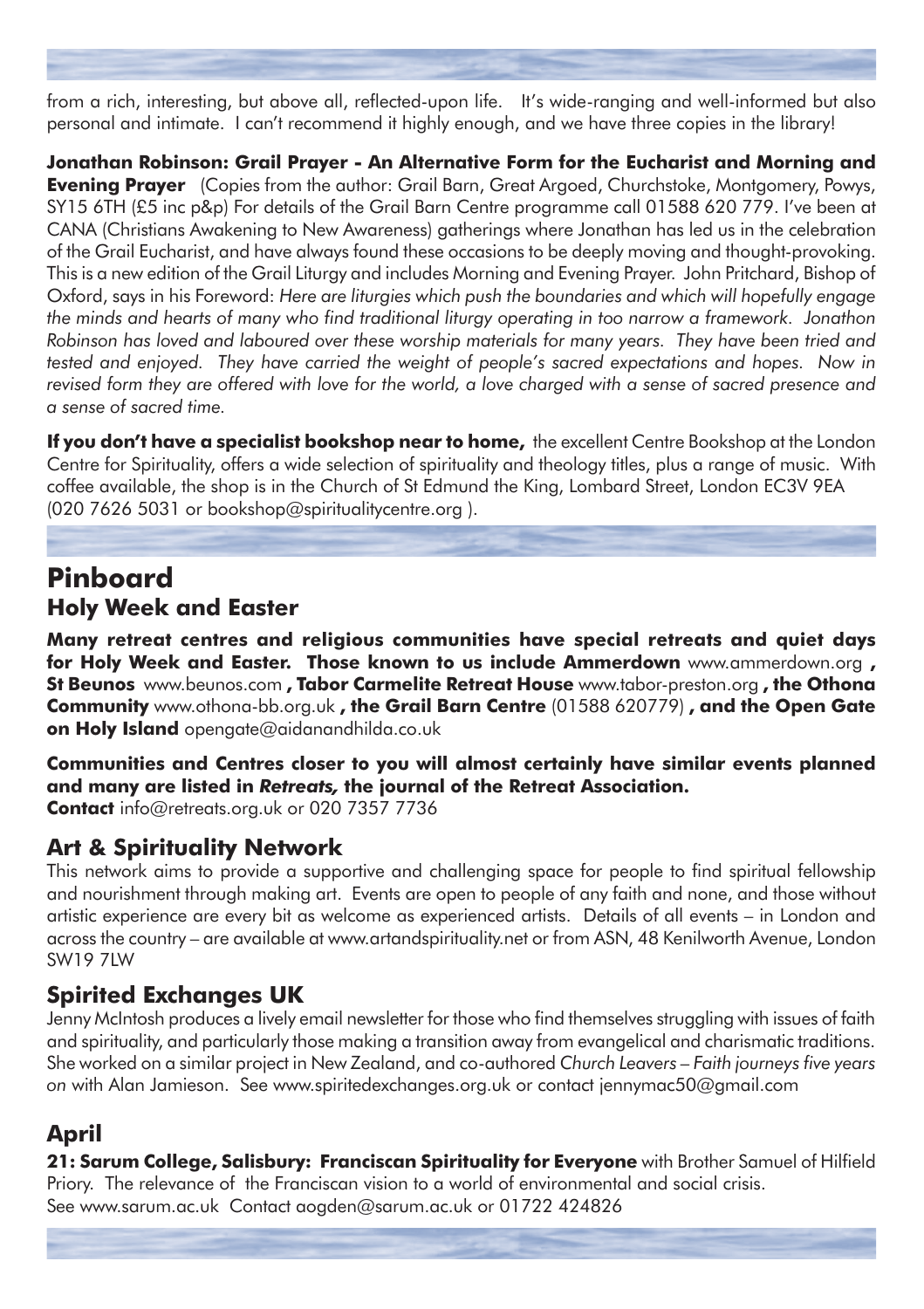21, 22: Benedictine Centre for Spirituality, North London: Living with God's Dream and **Making Wiser Choices.** One evening and one daytime course with Margaret Silf. See www.benedictinecentreretreats.org.uk Contact retreats@bcsuk.wanadoo.co.uk or 020 8449 2499

23-26: Othona Community, Dorset: Dance for Life. Dance to beautiful world music and integrate mind, body and soul: weekend with Roger and Linda King. See www.othona-bb.org.uk Contact mail@othona-bb.org.uk or 01308 897130

24-26: Turvey Abbey, Beds: Meister Eckhart - Inner silence and awakening. A contemplative Christian/Buddhist weekend led by George Wilson and a Turvey Benedictine nun. See www.turveyabbey.org.uk Contact Sr Lucy at info@turveyabbey.org.uk or 01234 881432

25: St Marks Centre for Radical Christianity, Sheffield: The World to Come? ... Global Responses to Global Threats. Day conference with Paul Rogers, Simon Barrow and Philip Austin. Contact info@stmarkscrc.co.uk or 0845 6434694

26: Oxford: Pathways to Contemplation - A journey into Silence in the Company of Julian of **Norwich, St John of the Cross, Rumi and other Mystics** with Prof Ursula King, Clare Goodrick-Clarke and Jay Ramsay. A Jupiter Trust event. See www.jupitertrust.org Contact Marigold Hutton, 01865 407490

 ${\bf 27}$  (-1 May): Loyola Hall, Merseyside: Film Retreat – Likeness of Human Being with Una Coogan. See www.loyolahall.co.uk Contact mail@loyolahall.co.uk or 0151 426 4137

**29, 30 (and 5, 6 May): Salisbury Cathedral: Has society outgrown religion?** The 2009 Sarum Theological Lectures with Lord Harries of Pentregarth, the former Bishop of Oxford. See www.sarum.ac.uk Contact aogden@sarum.ac.uk or 01722 424826

### **May**

2: Tabor Carmelite Reteat House, Fulwood, Preston: Walking on the Edge - When religious structures no longer offer meaning and support. See www.tabor-preston.org Contact tabor@carmelite.net or 01772 717122

8-10: Launde Abbey, Leicestershire: The Spirituality & Theology of Work with Fr Dermot Tredget OSB of Douai Abbey. Contact info@monos.org.uk or Anthony Grimley, 01455 845390

15-17: Armagh, Northern Ireland: The Sacred Weave of Life – Celtic spirituality as pilgrimage and journey, with Ray Simpson of the Community of Adian & Hilda. See www.aidanandhilda.org Contact Grace Clunie, gclunie@gmail.com

16: Glasgow Ignatian Spirituality Centre: Celtic Spirituality Day with Fintan Creaven and Jane MacKichan. See www.iscglasgow.co.uk Contact admin@iscglasgow.co.uk or 0141 354 0077

22-25: Othona Community, Dorset: Springwatching, with Dominic Couzens. If we tread carefully, what can we observe of the natural world enjoying warmer days? See www.othona-bb.org.uk Contact mail@othona-bb.org.uk or 01308 897130

30: Mount St Bernard's Abbey, Leicester: Franciscan Spirituality with Paula Pearce SFO, Franciscan International Centre. Contact info@monos.org.uk or Anthony Grimley, 01455 845390

30: Tabor Carmelite Retreat House, Fulwood, Preston: Spiritual Pilgrims - Exploring Teresa of Avila and Carl Jung with Julienne McLean. See www.tabor-preston.org Contact tabor@carmelite.net or 01772 717122

**30 (-3 June): Holy Island: Re-envisioning God through Nature, Art and Contemplation** with Graham Booth and Charlotte Wright. Contact opengate@aidanandhilda.co.uk or 01289 389222